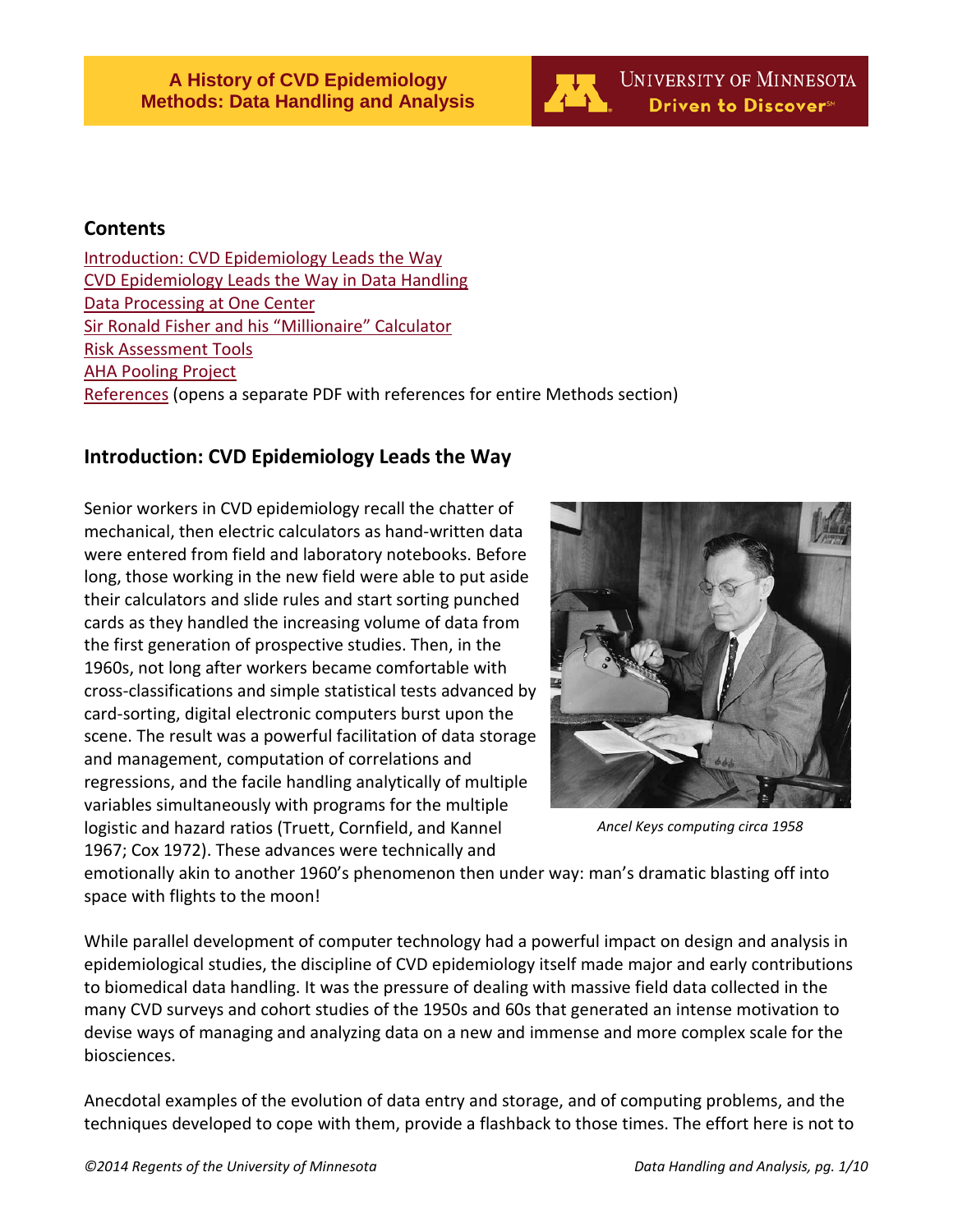

treat this important technological history in exhaustive detail, which is well considered elsewhere, but to tell a few stories central to our topic of early prevention research with population data.

Here are mainly stories about the transition to modern computing, mentioning a few of the giants who resolved the issues with their wits and famed machines.

# <span id="page-1-0"></span>**Data-processing and computing at one early CVD epidemiology center**

For forty years, John Vilandre was associated with or directed the data-processing and analysis operations at the Laboratory of Physiological Hygiene, which pioneered the field of CVD prevention research, and then at the Division of Epidemiology, University of Minnesota School of Public Health. His depiction here of historic transitions in data management in that center reflect the technical developments common to many North American institutions involved with epidemiological studies over the same period from the 1960s to the 2000s. In a 2005 interview, he began by describing mechanical calculators used from the outset and well into the 1960s:

These calculators were able to accumulate sums and calculate sums of squares and crossproducts of the two variables, values used to compute descriptive statistics such as means, standard deviations, and correlation coefficients. The Monroes and Friedens (brands of mechanical and later electrical calculators) were at first hand-operated but by the time I arrived they were electric. Such mechanical machines placed practical limitations on the sizes of studies because someone had to sit there and add up all those data by hand and do the squares. And, of course, if you have a column of 100 or more numbers and punch it in twice, you are often going to come up with different answers. So you must do it a third time to get the thing rectified.

Eventually a common technique for handling large samples was to use [Hollerith[ card-sorting machinery to order the cards on a particular variable, then determine quintile, decile, or centile cut points to use as entry values for the calculating machines. (Vilandre 2005)

Rose Hilk, another long-term LPH data analyst tells of the time "there was a huge card sort going on in the Laboratory and we had a large bin on the wall that held the cards as they came out in order. Dr. Keys was eager to get this analysis done, so he came in late one evening and loaded the card stacker with his finished work. It fell off the wall later that night and I discovered it in the morning. Needless to say, I had to pick up all the cards and resort them!"(Hilk 2005).

Such near-disasters were a common experience of the punch-card era. Kalevi Pyörälä, recounted a harrowing episode in the life of the Helsinki Policemen Study:

We had a frightening accident in 1970, when all the data files of the study, including the paper archives and large packages of punch cards, had to be transferred from the Institute of Occupational Health, where the first round of the study was done, to the new location provided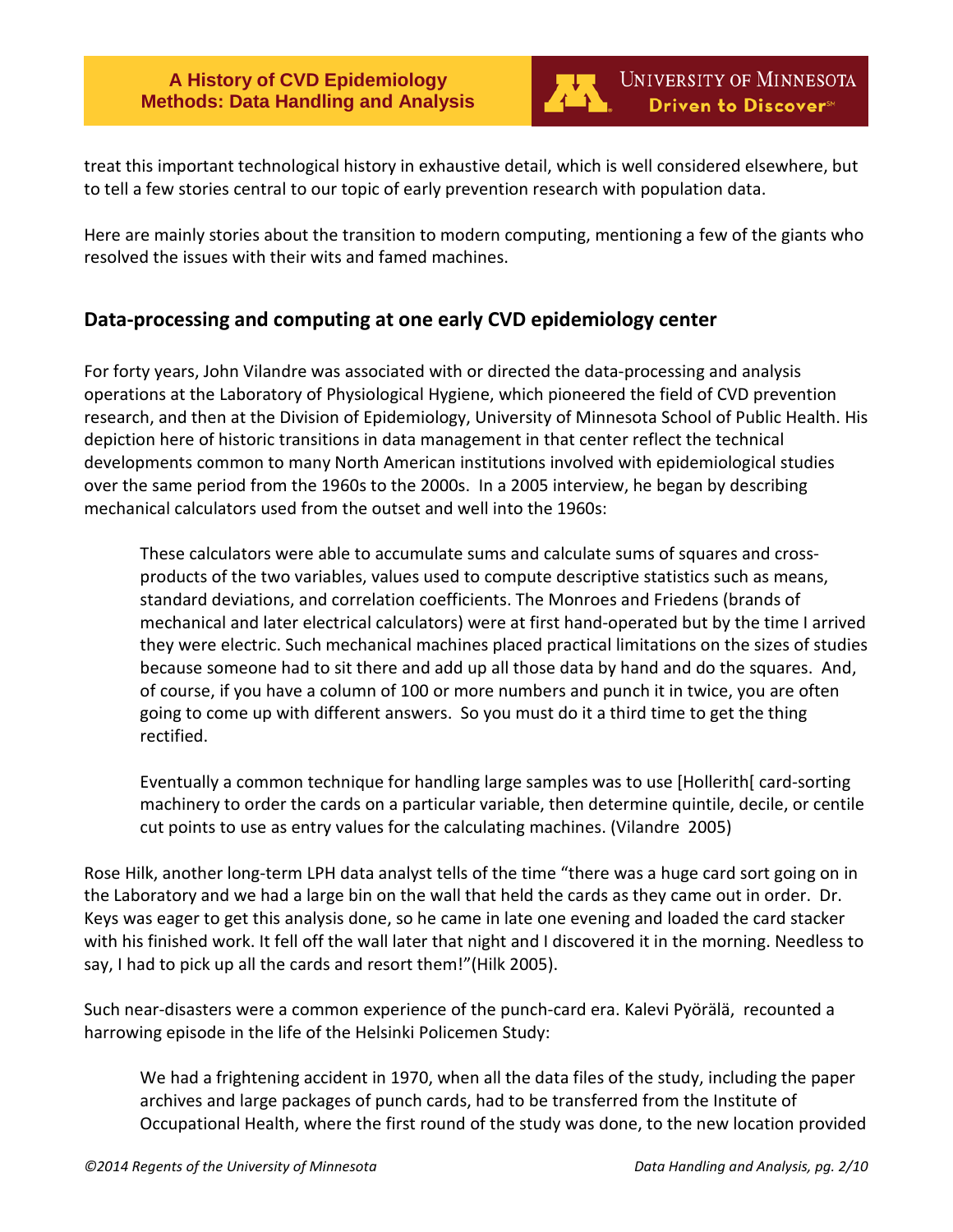

by the Finnish Heart Association. Pirkko Parviainen (later Siltanen), who was our study nurse, ordered a lorry from a transport enterprise to take them to the new location, but they did not arrive at the given address.

For some weeks nothing was heard about them, but then Pirkko got a phone call that the lost packages had been found among other items in the storeroom of the Helsinki main railway station. Thereafter we were more careful and always kept copies of the data in several places. This became easier with the advent of magnetic tapes (Pyörälä, pers.comm.).

As cumbersome as the punch-card system was, it represented a giant step forward in data analysis--a leap into the computer age. Old-timers compare notes about the excitement generated by each technological advance that seemed revolutionary at the time but then was viewed as laughably primitive only a short time later. Vilandre recalled how precious drawers-full of Minnesota data on punched cards were at first transported to the site of large Univac and Control Data computers on and near the Minneapolis campus. This continued for some years, even after the LPH got its first very limited-capacity computer, the Digital Equipment Company's "PDP 8" ("PDP" for "Programmed Data Processor")--introduced in 1963 by Bill Parlin, actuary and data manager at a Twin Cities life insurance company, who became the Lab's first computer programmer. That machine began the transition to computer autonomy:

Everyone has a computer these days and talks about megabytes and gigabytes of memory. That machine [the PDP 8] had 4 kilobytes of memory! It had no storage device of any kind except paper tape, which isn't really internal. There was no disk drive, no tape drive, no display CRT. Each time you ran a program you had to load it in from the paper tape, and the numbers were punched out on a teletype machine of the kind used by the news media in those days . . . With its attached punched paper tape, it allowed [small] programs and data sets to be stored for later use.

The first thing [Parlin] did was to write a little piece of code called a "handler" (today we call them "drivers") that would interface a card-reading machine with the computer. So now we could actually read the numbers from the punch cards into our computer. You couldn't store anything. All the statistics were done by numbers stored in memory for that run only. Once you turned the machine off you had to start all over.

So, although the PDP 8 allowed us to perform some data analysis in-house, its limitations (small memory, no internal data storage) meant that larger problems still needed to be taken outside (Vilandre 2005).

Programmers at the time who were accustomed to working with high-level programming language had to learn to do machine-language programming, Vilandre said, because trying to use Fortran with the limited memory available on the new, smaller computers resulted in codes that were inefficient. "If you really wanted to get the maximum use of those 4,000 units of PDP memory, you had to write using the computer's basic instruction set. It was great fun, much like doing puzzles" (ibid.).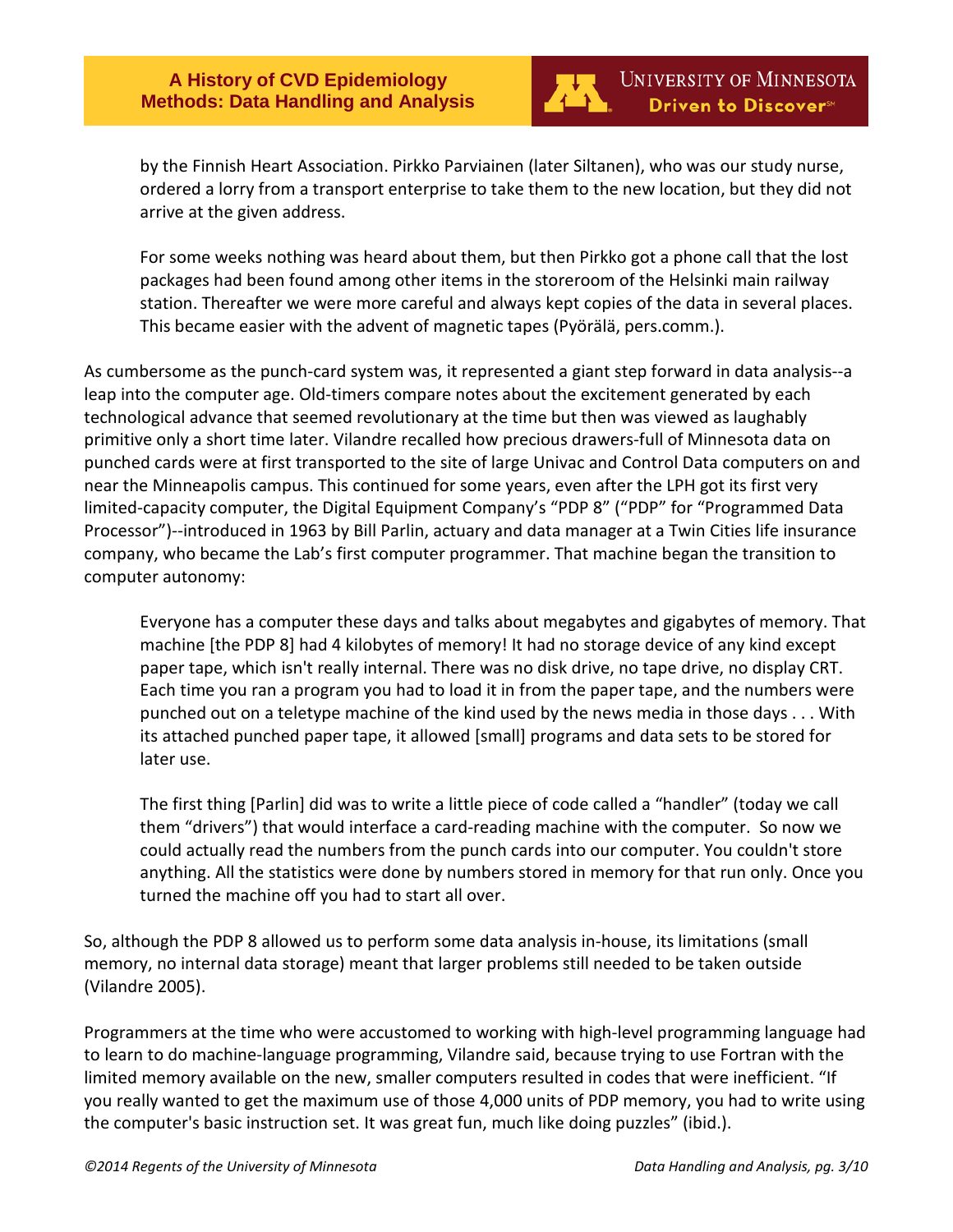

The PDP 8 was replaced in 1973 by a PDP 11, which Vilandre called "a nice little machine." Its auxiliary hardware floating-point number processor, now an integral part of any PC computer chip, was then a "6-foot-tall cabinet full of cards with resistors and capacitors--just to do basic multiplication and division." But its magnetic tape storage allowed data exchanges, back-up, and more sophisticated programming, though still only a single-user machine. The department was growing rapidly and analytical staff had to work in shifts.

The next technological leap, five years later, was to the Lab's first multi-user system, the PDP 11/34. "Each disk drive was a separate, floor-standing unit," Vilandre said, "about the size of a small dishwasher. When you think of what's in your little laptop now it seems crazy. But the nice thing about the PDP 11 was its capacity for multiple, concurrent users." And direct key-to- disk data entry now allowed bypassing punch cards. Vilandre described the next transition:

The second massive data media conversion, this time from punch cards to magnetic tape, was performed during this period. We had literally millions of punched cards by the mid-1970s. Rose Hilk, over a period of months, fed the cards through a reader attached to a computer and then we stored the data on magnetic tape. We had big bins in the hallway to dump the cards into once they had been read and when the card stock was sold to a recycling company, we got enough money to buy a microwave oven for the kitchen! (ibid.)

Subsequent versions of the PDP 11, each faster and with greater capacity, formed the nucleus of departmental networks of thirty to forty users, in which the machines would perform sluggishly at peak-use hours. Then, with gigantic trials, surveillance, and community projects coming along in the 1970s, the data needs were accommodated by a new kind of DEC computer, the VAX series, still in use in many places. Macintosh computers began to be used as a VAX terminal, and progress since then in operating systems and networks has been steady.

Before the VAX, it was still necessary to put data on the PDP 11 magnetic tape and take them to the University's CDC 6600 for batch processing and for-a-fee storage. "Some of the jobs that we were running otherwise would have run for days," Vilandre said, "while on the CDC machine they could run in a matter of hours. Today, they run on our own desktops in a few minutes" (ibid.).

About 1985, with computing demand increasing, the first VAX computer, a model 8600 was purchased. This new, 32-bit virtual memory machine removed most limitations on program size that were inherent in the PDP series. The new processor had sufficient capacity to run a relational database in software, allowing retirement of the Britton-Lee machine and supporting the SAS analysis system, which quickly supplanted the use of BMDP.

The VMS (Virtual Memory System) operating system is now supported on newer, high speed, 64-bit RISC processors. While the longevity of VMS has meant less retraining of programmers and other staff, today most users in the division at Minnesota use personal computers for the bulk of their work. The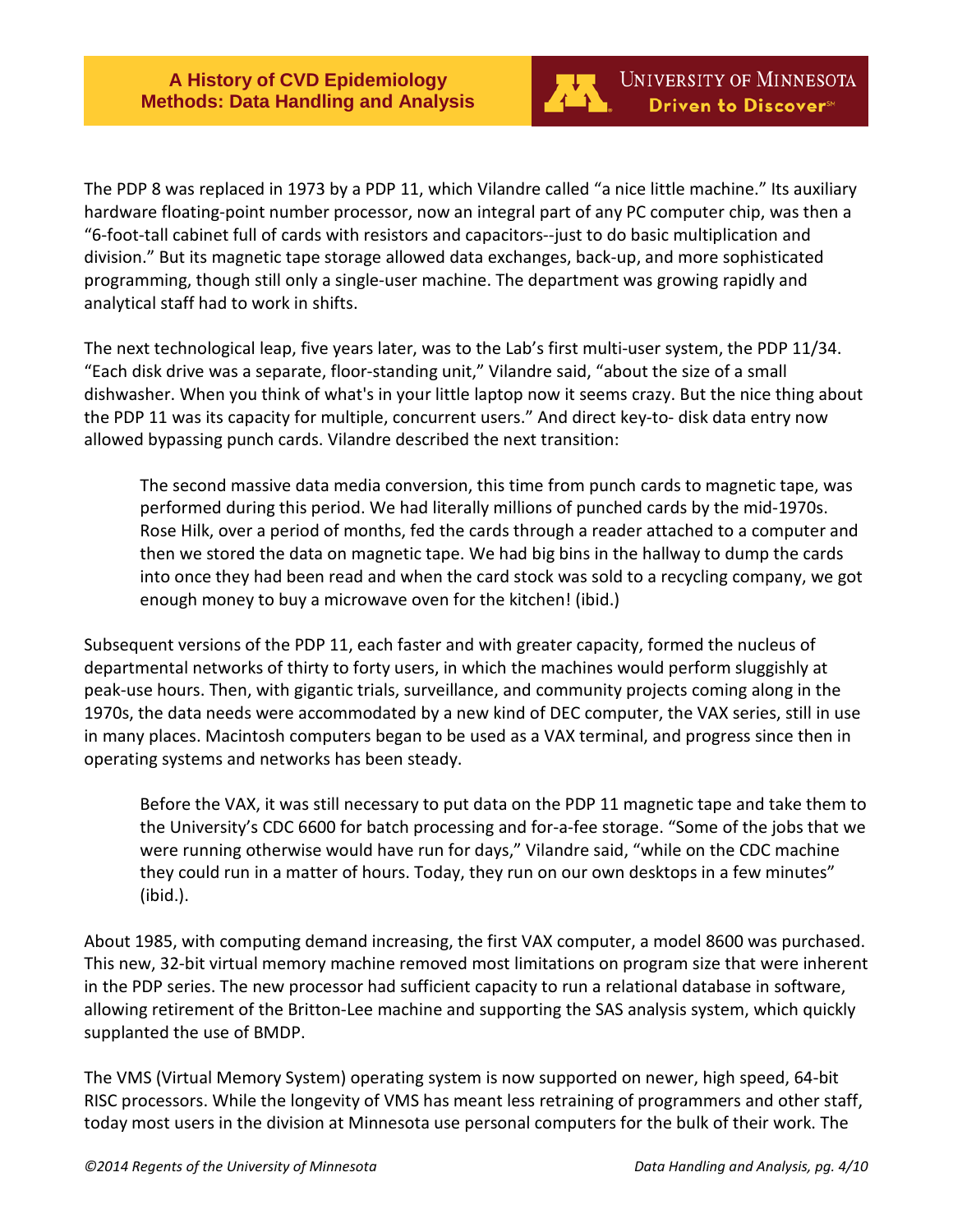

VMS systems are service providers, or servers, to the desk and laptop systems, providing data storage, database capabilities, e-mail service, etc. to the end users.

For all that has been gained in the fast-moving history of high-tech computation, Vilandre noted that something has been lost, as well. With all its limitations, an old-fashioned mechanical calculator at least assured that "you had to understand the process. Now you put it in SAS and get a number out. Sometimes I think people don't even know if their chosen statistic is the appropriate one to use. Anyway, that's why we have statisticians to check the work. Basically, still true today, we human beings are the single weakest point--because we make errors" (ibid.).

Minnesota Epidemiology is now, like most such academic centers, a large, computer-capable, demanding family of faculty and staff requiring servers and intimate support services for computation and communication among many PCs and Macs.

### <span id="page-4-0"></span>**Sir Ronald Fisher and his 'Millionaire' Calculator**

R. A. Fisher, often called the father of modern biometry, became a close friend and colleague of William Gosset, statistician at Dublin's Guinness brewery, largely through correspondence. They laboriously and separately calculated the distributions of t; Gosset, for example, calculated all values for t=1 from N=2 to N=30--out to seven decimal places--and found that his were almost identical to Fisher's calculations Gosset's t-test became famous under his pseudonym "Student" that he used to evade the brewery's proprietary policy. Fisher's daughter, Joan Fisher Box, described the scene in a biography of her father:



One image is [of] Fisher working his "Millionaire" [his self-designed mechanical calculator] at [his laboratory in] Rothamsted, a large machine on which one turned a crank to set the number and inserted a plunger to start its noisy operation at each step; one imagines Gosset putting his hand-operated "Baby Triumphator" into his work sack and carrying it home to work on the tables in the evenings, calculating t by his formula, checking with Fisher's results, and recalculating doubtful values" (Box 1978, 116-117).

Box went on to describe her father's passion for his calculator:

[Fisher] liked his Millionaire calculating machine and was disdainful of the up-to-date desk calculators which were in plentiful supply by the mid-1930s. The Millionaire stood on its own stand. It was clumsy to move and operate and it made a noise like an old threshing machine. [But] Fisher defended it because it did multiply instead of doing multiplication by repeated addition like the other calculators. He could make it perform complicated calculations both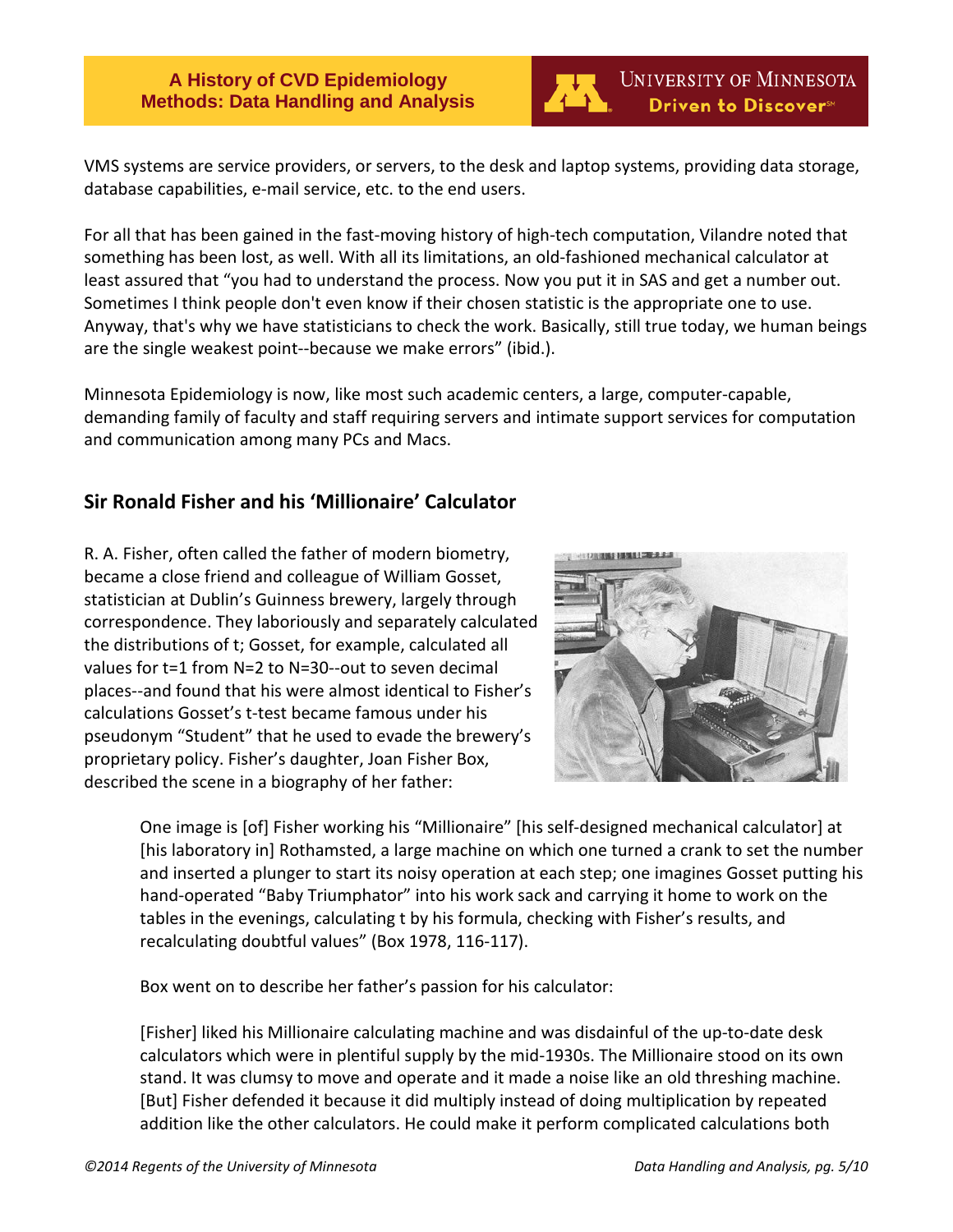

quickly and accurately. Others also worked much with the machine and appreciated its virtues, like Frank Yates at Rothampsted, who . . . kindly permitted himself to be photographed at the Millionaire still in his office at Rothampsted in 1974. (ibid.)

Fisher devoted much of his life to solutions of genetic and evolutionary questions using statistical methods. Using variance components, he demonstrated that human inheritance was entirely consistent with Mendelian principles. But he is mostly known for provision of tabular distributions of statistics for common use that became popular. With the small experimental samples used at the time, it was essential to know the theoretical distribution to assess the results. He was one of the first to develop the idea of designing experiments to gain more precise information for a given amount of experimental effort, thus developing the methodology of modern biometry. (A short biography of R. A. Fisher, detailing his career and complex relationship with the famed mathematician Karl Pearson, is found at: http://www.morris.umn.edu/~sungurea/introstat/history/w98/RAFisher.html])

# <span id="page-5-0"></span>**Risk-assessment tools for preventive cardiology**

The multitude of tables and devices developed for estimating an individual's risk of a future coronary event exceeds capacity for description here, but most of these derive directly or indirectly from the Coronary Risk Handbook prepared from the multivariate analyses and cross-tabulated risk of a coronary event by Tavia Gordon and William Kannel from the Framingham Study as published by the American Heart Association in 1973. The handbook featured tabulations of absolute six-year risk per hundred for coronary events among men and women ages 35 to 65, by class of smoker or non-smoker, with or without non-specific ECG findings, and in detailed tables according to increasing systolic blood pressure and the presence or absence of glucose intolerance. It also provided tables of ideal weight and a management form for treatment and follow-up.

The AHA reproduced and distributed this popular handbook by the tens of thousands until more sophisticated systems appeared for practitioners' use. Now individuals can enter their personal data and receive their risk estimates via the internet. The Framingham Risk Score, based on the study's 10 year and 30-year data, for men and women, for primary or recurrent events and mortality, is the mostused base for calculating risk for individuals or, appropriately or not, for population comparisons, and can also be downloaded from the internet (http://www.framinghamheartstudy.org/risk/index.html ).

# <span id="page-5-1"></span>**Pooling epidemiological data: The American Heart Association Pooling Project**

Waiting seemed interminable for the first solid results from the first-generation prospective studies. Even when they began to trickle in, in the 1950s, first and mainly from the Framingham Study, there began to be enthusiasm for early data pooling among U.S. cohort studies. Pooled data, with more cases, should help confirm by dent of numbers the weakness of the few events in individual studies, and allow more detailed questions of the data.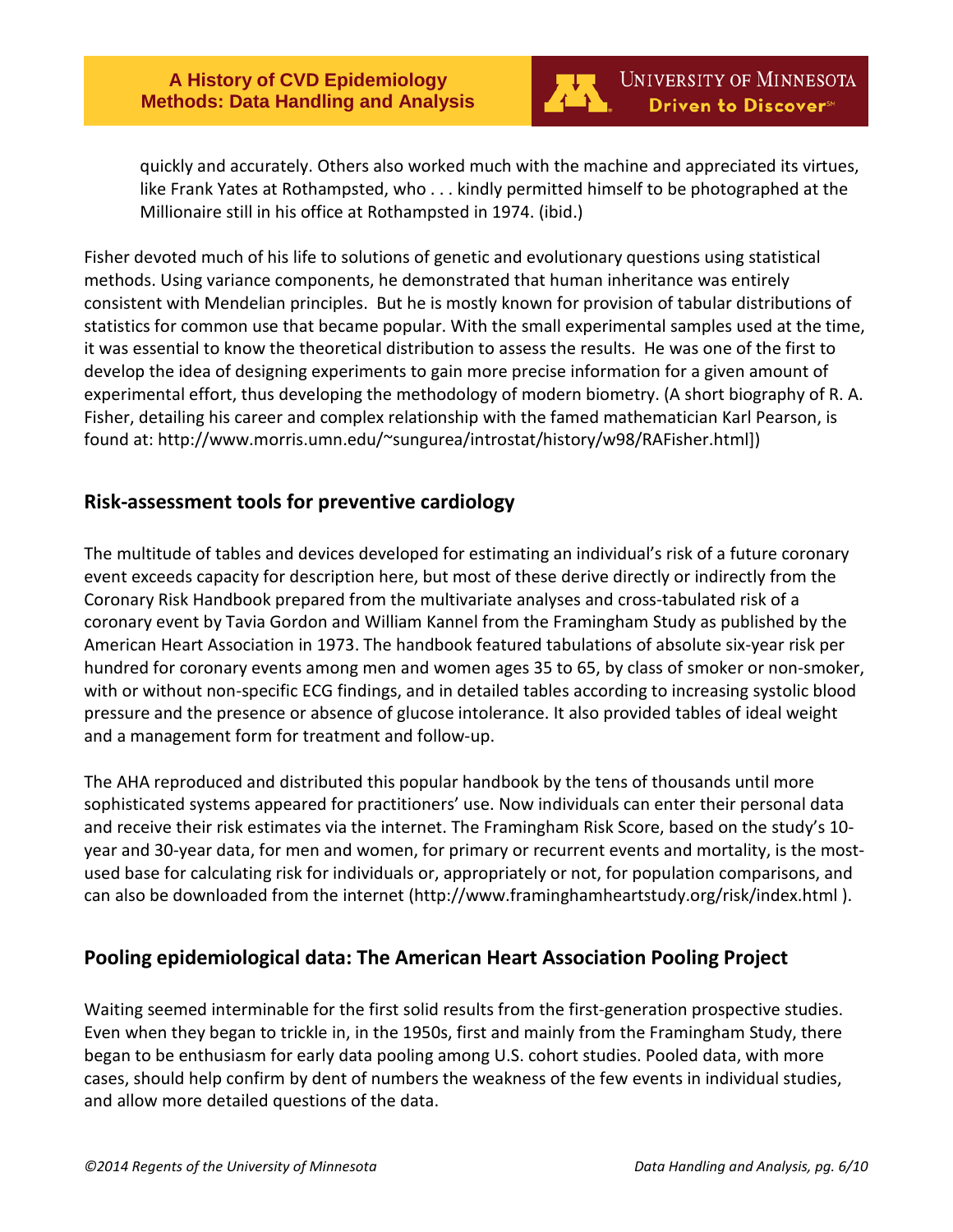

**UNIVERSITY OF MINNESOTA** Driven to Discover<sup>sM</sup>

But the enthusiasm for pooling seemed proportional to the distance of a study from the Framingham-Albany Study consortium. According to Framingham stalwart, Bill Kannel, it was supposedly the clamor of the "Big E" epidemiologists (theoreticians rather than "real docs") and of those involved in "little studies" (thus, with inadequate numbers) among the epidemiological fellowship who plugged for the AHA to create the Pooling Project. He also explained in our interview another source of his discomfort with the formal pooling process,



indicating something of Framingham attitudes about the epidemiological universe:

You [Blackburn] and I were the younger members [of the AHA Pooling Project], and I was beginning to notice that I'd try and say something to no avail, [for example] when they decided, "By golly we're going to use diastolic pressure," I said, "You know we've got some data about systolic" [as a superior predictor] but nobody paid any attention. And I finally said, "OK, guys." And I just left and never came back and nobody missed me for two days when I rejoined them. So it was apparent that they weren't going to listen. I said to myself "most of the data was Framingham data, so what-the-hell, let it go." And so I did. (Kannel 2000).



*The American Heart Association pooling group of the 1970s included Co-principal Investigators Felix Moore and Fred Epstein and members Henry Blackburn, John Chapman, Len Cook, Joseph Doyle, Alan Dyer, Tavia Gordon, William Kannel, Ancel Keys, Patricia McNamara, Paul Oglesby, Rick Shekelle, Jerry Stamler, and Henry Taylor.*

In any case, from the time of the First National Conference on Cardiovascular Diseases in 1950 it was the hope and plan of some early investigators to pool data from their studies to reach earlier and firmer conclusions about the influence of the CVD risk characteristics that all were studying, as well as to address issues no one study could soon answer. A plan was set in motion formally in 1961 by colleagues in the AHA Subcommittee on Criteria and Methods. The historical background of their effort is explained in the Final Report of the Pooling Project:

The incentive to pool data arose from the recognition of the requirement of large numbers, beyond those available in any one study, to evaluate with a reasonable level of certainty the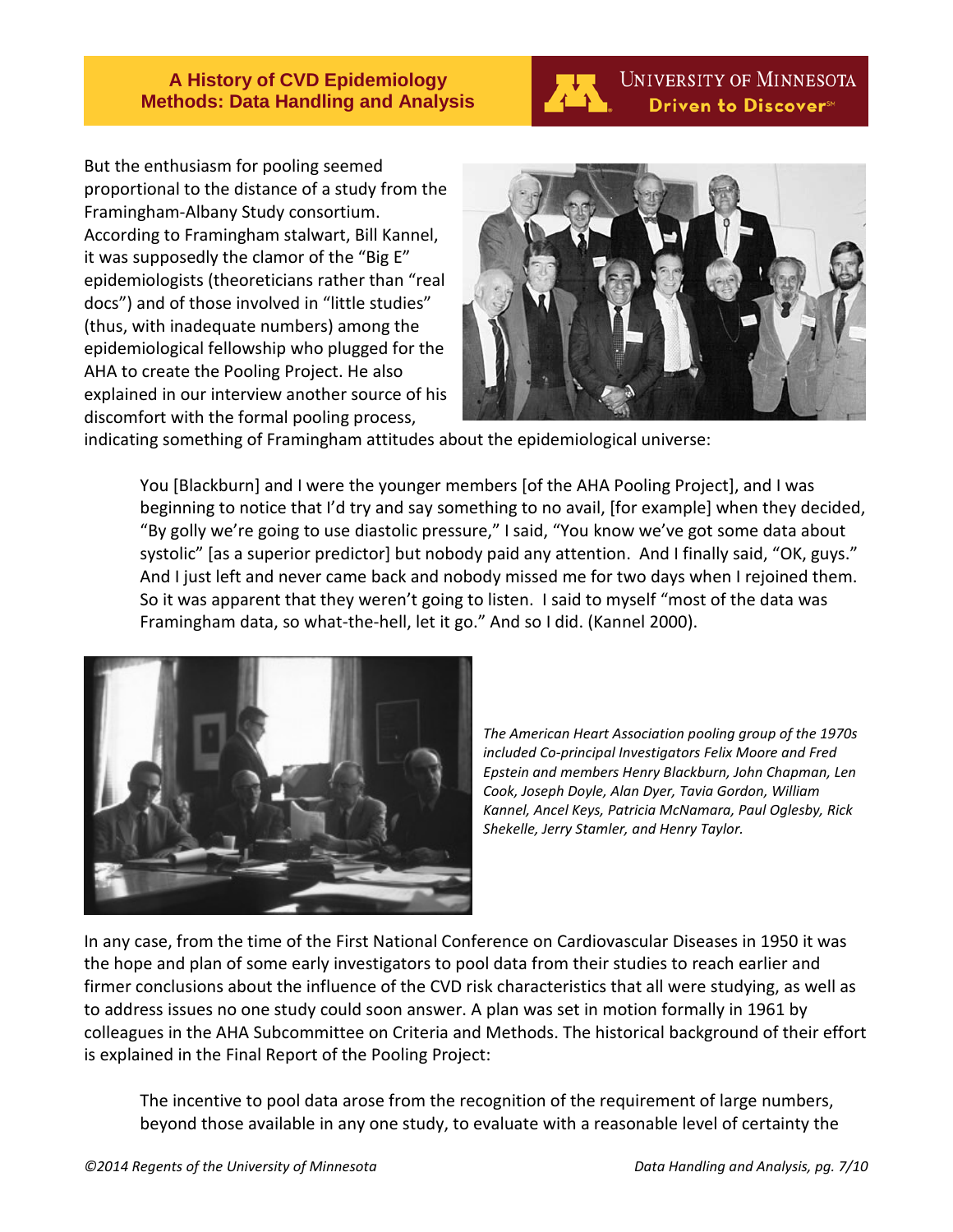

relationship of several traits to risk of coronary heart disease (CHD). In 1964, therefore, the principal investigators of several studies and their biostatistical colleagues agreed to collaborate in pooling their data and undertook to elaborate the necessary criteria and procedures. The investigations initially included were those underway in Albany, Chicago, Framingham, Los Angeles and Minnesota. The [Minnesota] northwestern U.S. railroad and Tecumseh community studies were added in 1969. The effort was undertaken as a project of the Council on Epidemiology of the American Heart Association, with support from the American Heart Association, the Heart Disease Control Program, and the National Heart Institute of the U.S. Public Health Service. Pre-requisites for pooling data are comparability of methods of measurement and criteria for defining disease (American Heart Association 1978, 202).

Looking forward to the establishment of a pooling project as an important end in itself, the Committee on Epidemiological Studies (now the Council on Epidemiology) of the AHA, established a Subcommittee on Criteria and Methods (now a committee of the council) in 1961. It first undertook a survey of ongoing epidemiological studies of CHD in the U.S. to assess their comparability and to promote agreement on criteria and methods among investigators. The results of this survey were published in Circulation in 1964 with a covering editorial. Following completion of this survey, a coordinating center for a pooling project was established at the University of Michigan in Ann Arbor, under the direction of Fred Epstein and Felix Moore.

The seventeen-year interval between the planning for the project and publication of its final report speaks appropriately to the struggles the AHA Pooling Project encountered in handling the organization and analysis of the data, voluminous for those times, on 8,422 men, ages 40 to 64, with 72,011 person-years of experience (PYE), and 658 first major coronary events. The meager staff at Michigan was eventually swamped, then finally rescued, by the data operation with Alan Dyer in Jerry Stamler's Chicago Health Research Foundation.

The potential to address questions unanswerable in single studies elicited intellectual excitement in the pooling undertaking. The pooling study goals included such issues as the joint relationship of multiple characteristics to CHD when there were huge numbers of potentially combinable variables; or, the Aristotelean logic of blood pressure, which is related to CHD risk, and relative weight, which is related to risk of high blood pressure, where relative weight is little related to CHD risk; and to the more important question of all: the effect on CHD risk of change in risk factors and their trends in the population, using the pooled interval data.

Representing the view of Framingham investigators, Framingham co-investigator, Bill Kannel, wrote to Felix Moore, agreeing with Stamler's stated goals of pooling data, but observing: "It is my opinion that the kinds of analysis undertaken thus far do little to exploit the potential of pooled data. What has been done thus far can be better done, and with greater validity, by each individual participant in the project using their full follow-up" (Kannel 2002).

Framingham may have felt it had settled the issues of "traditional" risk factors and the other study findings were, at best, confirmatory. But Kannel went on to echo Stamler's exciting reasons for pooling: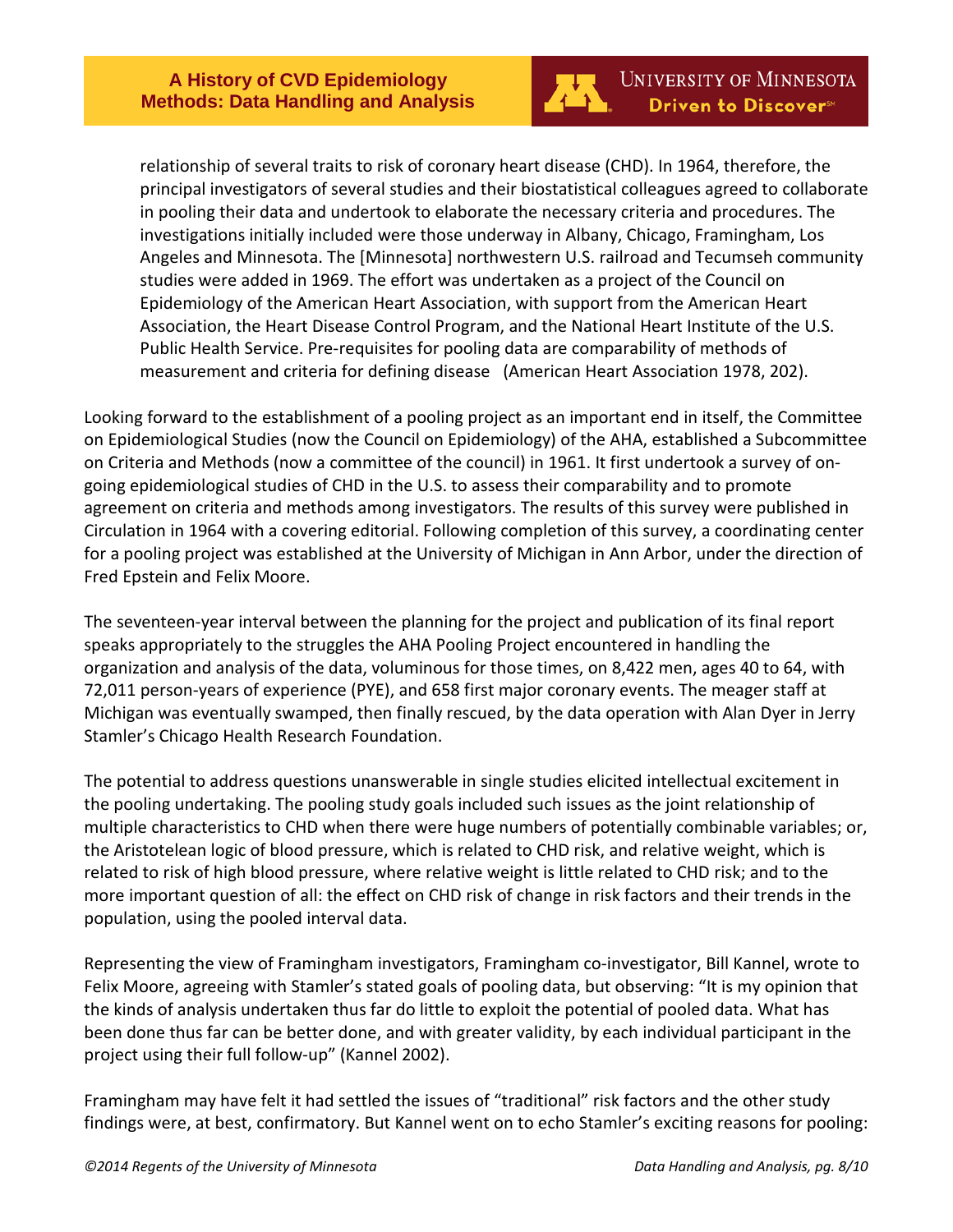

to broaden the biologic base, to increase exposure to uncommon factors, to make predictions in one population from data of another, to stimulate more sophisticated analyses, to look for consistency, and to get information for uncommon end-points such as silent myocardial infarct.

As Stamler paraphrased his fellow Chicagoan, architect Daniel Burham: "Make no little plans!" (Burnham, a Chicago-based big-city architect and urban planner at the end of the nineteenth century, was responsible for, among other colossal projects, the construction of the World's Columbian Exposition of 1892. He was known for his ambitious pronouncement: "Make no little plans. They have no magic to stir men's blood and probably will not themselves be realized.")

But Framingham, Kannel protested, was in the throes of trying to survive by shifting to a base in Boston University. It had neither the time nor staff to address the complexity of producing the interim data required.

Ultimately, inaction won the day. After a lifespan of seventeen years, the Pooling Project's final report in 1978 contained nothing about those more interesting but never-pursued questions. Instead it repeated the oft-cited relationship of the baseline "traditional" risk factors to coronary risk and thus seemed to bear out Kannel's wondering whether pooling was worth the effort, when it had reached only this conclusion:

. . . the Pooling Project results presented here add further to the large body of epidemiologic data demonstrating that the relationships between the three major risk factors and premature atherosclerotic disease meet the criteria of consistency, strength, graded relationship, independence, temporal relationship and predictive capacity. . . . [They] also meet the criterion of coherence. Therefore these relationships are almost certainly cause-and-effect, i.e. etiologic, in nature (American Heart Association 1978, 266).

In fact, the AHA Pooling Project confirmed and rendered more powerful and generalizable the findings of many other studies, including international studies, that came to the fore during the long period taken to carry out the pooling analyses. It can be said, at least, to have "locked down" the evidence of the independent effect of the traditional risk factors, concluding that 70 percent of events were related to "suboptimal" risk factor levels, based on findings in the lowest quintile of multivariate risk.

The Pooling Project authors qualified their conclusions by suggesting that prediction would be improved by a knowledge of time trends and by recording more than one baseline measurement, as well as by collecting lifetime (diet and activity) data. But their report recommended unqualifiedly that the findings "may be applied with confidence in the practice of preventive medicine and public health to identify the more vulnerable segments of the population who are especially candidates for preventive management. Their widespread use should be consistently and vigorously encouraged" (ibid.).

The pooling data were made available, pre-publication, and became influential in deliberations of the Joint Commission Report (Wright and Frederickson 1970) and in design of NIH trials that arose in the